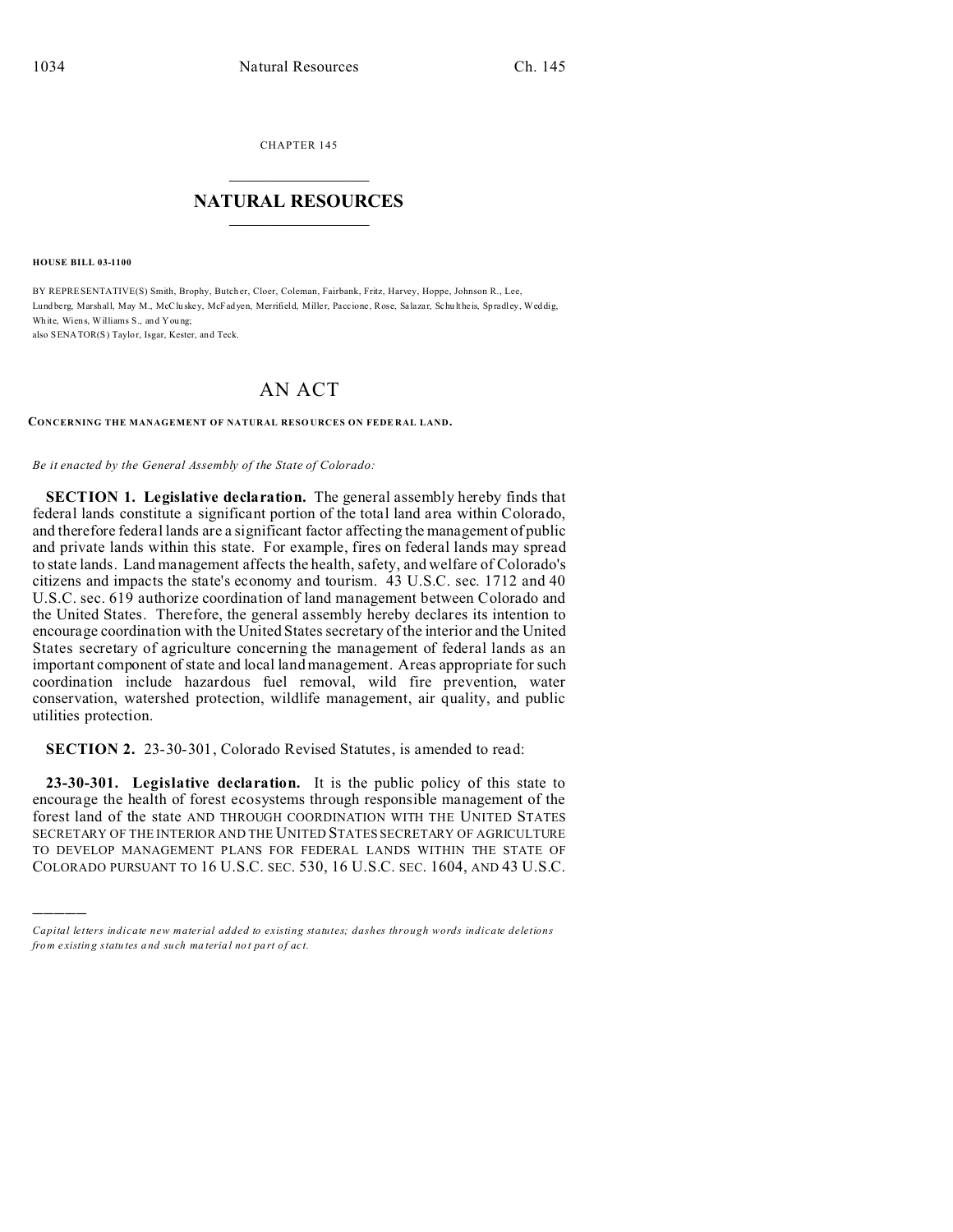SEC. 1712, including the use of prescribed and natural ignition fires and other pre-suppression activities, such as the harvest of materials, in order to preserve forest and other natural resources, enhance the growth and maintenance of forests, conserve forest cover on watersheds, protect recreational, wildlife, and other values, promote stability of forest-using industries, and prevent loss of life and damage to property from wildfires and other conflagrations.

**SECTION 3.** 23-30-203, Colorado Revised Statutes, is amended to read:

**23-30-203. Cooperation with governmental units.** In connection with its powers and duties concerning the protection of the forest lands of the state from fire, the board may cooperate AND COORDINATE with the United States forest service, THE UNITED STATES SECRETARY OF THE INTERIOR, THE UNITED STATES SECRETARY OF AGRICULTURE, the state board of land commissioners, and the counties for such protection and may advise and aid in preventing forest fires on state and private lands in the national forests in the state, INCLUDING COORDINATING WITH THE UNITED STATES SECRETARY OF THE INTERIOR AND THE UNITED STATES SECRETARY OF AGRICULTURE TO DEVELOP MANAGEMENT PLANS FOR FEDERAL LANDS WITHIN THE STATE OF COLORADO PURSUANT TO 16 U.S.C. SEC. 530, 16 U.S.C. SEC. 1604, AND 43 U.S.C. SEC. 1712; but nothing contained in this section shall be construed as transferring to the board the duties or responsibilities of the sheriffs of the various counties with respect to forest fire control laws.

**SECTION 4.** 33-1-104, Colorado Revised Statutes, is amended BY THE ADDITION OF A NEW SUBSECTION to read:

**33-1-104. General duties of commission.** (5) THE COMMISSION MAY COORDINATE WITH THE UNITED STATES SECRETARY OF THE INTERIOR AND THE UNITED STATES SECRETARY OF AGRICULTURE TO DEVELOP WILDLIFE CONSERVATION AND MANAGEMENT PLANS CONSISTENT WITH THIS TITLE FOR FEDERAL LANDS PURSUANT TO 16 U.S.C. SEC. 530, 16 U.S.C. SEC. 1604, AND 43 U.S.C. SEC. 1712.

**SECTION 5.** 37-60-106, Colorado Revised Statutes, is amended BY THE ADDITION OF A NEW SUBSECTION to read:

**37-60-106. Duties of the board.** (2) THE BOARD MAY COORDINATE WITH THE UNITED STATES SECRETARY OF THE INTERIOR AND THE UNITED STATES SECRETARY OF AGRICULTURE TO DEVELOP PLANS THAT CONSERVE AND DEVELOP WATER RESOURCES CONSISTENT WITH THIS ARTICLE FOR FEDERAL LANDS PURSUANT TO 16 U.S.C. SEC. 530, 16 U.S.C. SEC. 1604, AND 43 U.S.C. SEC. 1712.

**SECTION 6.** 25-7-105, Colorado Revised Statutes, is amended BY THE ADDITION OF A NEW SUBSECTION to read:

**25-7-105. Duties of commission.** (19) THE COMMISSION MAY COORDINATE WITH THE UNITED STATES SECRETARY OF THE INTERIOR AND THE UNITED STATES SECRETARY OF AGRICULTURE TO DEVELOP AIR QUALITY MANAGEMENT PLANS CONSISTENT WITH THIS ARTICLE FOR FEDERAL LANDS PURSUANT TO 16 U.S.C. SEC. 530, 16 U.S.C. SEC. 1604, AND 43 U.S.C. SEC. 1712.

**SECTION 7.** 25-1-107 (1), Colorado Revised Statutes, is amended BY THE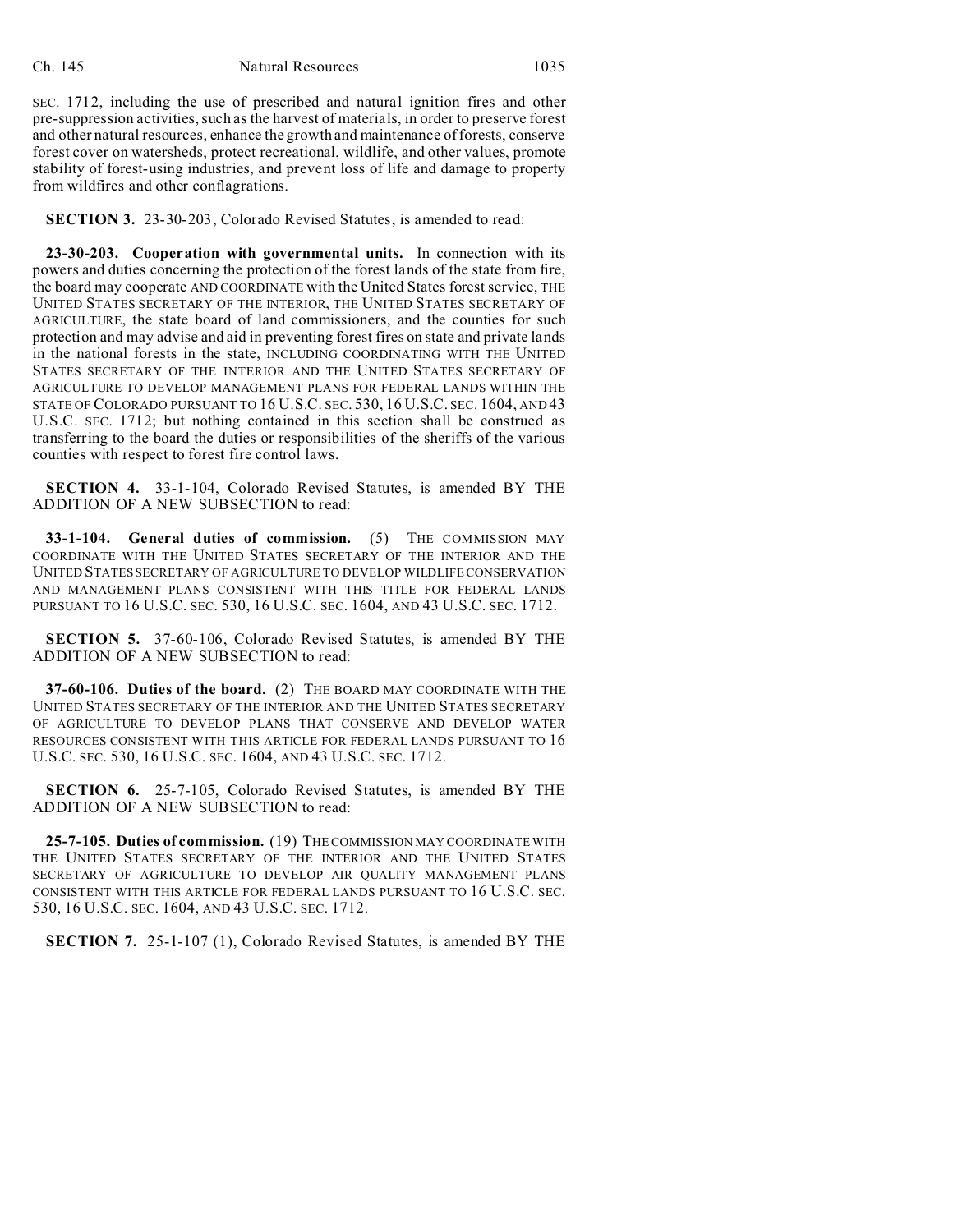ADDITION OF A NEW PARAGRAPH to read:

**25-1-107. Powers and duties of the department - repeal.** (1) The department has, in addition to all other powers and duties imposed upon it by law, the following powers and duties:

(ll) TO COORDINATE WITH THE UNITED STATES SECRETARY OF THE INTERIOR AND THE UNITED STATES SECRETARY OF AGRICULTURE TO DEVELOP RESOURCE MANAGEMENT PLANSCONSISTENT WITH THIS ARTICLE FOR FEDERAL LANDS PURSUANT TO 16 U.S.C. SEC. 530, 16 U.S.C. SEC. 1604, AND 43 U.S.C. SEC. 1712.

**SECTION 8.** 25-8-202 (1), Colorado Revised Statutes, is amended BY THE ADDITION OF A NEW PARAGRAPH to read:

**25-8-202. Duties of the commission.** (1) The commission shall develop and maintain a comprehensive and effective program for prevention, control, and abatement of water pollution and for water quality protection throughout the entire state and, in connection therewith, shall:

(l) COORDINATE WITH THE UNITED STATES SECRETARY OF THE INTERIOR AND THE UNITED STATES SECRETARY OF AGRICULTURE TO DEVELOP WATER QUALITY MANAGEMENT PLANS FOR FEDERAL LANDS PURSUANT TO 16 U.S.C. SEC. 530, 16 U.S.C. SEC. 1604, AND 43 U.S.C. SEC. 1712.

**SECTION 9.** 23-30-305, Colorado Revised Statutes, is amended to read:

**23-30-305. Cooperation by counties.** The boards of county commissioners may, in their discretion, cooperate AND COORDINATE with the governing bodies of organized fire districts, fire departments, and municipal corporations; with private parties; with other counties; and with the state forester; WITH THE UNITED STATES SECRETARY OF THE INTERIOR; WITH THE UNITED STATES SECRETARY OF AGRICULTURE; AND WITH AN AGENCY OF THE UNITED STATES GOVERNMENT in the management AND PREVENTION of forest fires. Such boards of county commissioners are authorized to participate in the organization and training of rural fire-fighting groups, in the payment for the operation and maintenance of fire-fighting equipment, and in sharing the cost of managing fires.

**SECTION 10.** 30-11-101 (1), Colorado Revised Statutes, is amended BY THE ADDITION OF A NEW PARAGRAPH to read:

**30-11-101. Powers of counties.** (1) Each organized county within the state shall be a body corporate and politic, and as such shall be empowered for the following purposes:

(k) TO COORDINATE, PURSUANT TO 43 U.S.C. SEC. 1712, THE "NATIONAL ENVIRONMENTAL POLICY ACT OF 1969", 42 U.S.C. SEC. 4321 ET SEQ., 40 U.S.C. SEC. 3312, 16 U.S.C. SEC. 530, 16 U.S.C. SEC. 1604, AND 40 CFR PARTS 1500 TO 1508, WITH THE UNITED STATES SECRETARY OF THE INTERIOR AND THE UNITED STATES SECRETARY OF AGRICULTURE TO DEVELOP LAND MANAGEMENT PLANS THAT ADDRESS HAZARDOUS FUEL REMOVAL AND OTHER FOREST MANAGEMENT PRACTICES, WATER DEVELOPMENT AND CONSERVATION MEASURES, WATERSHED PROTECTION, THE